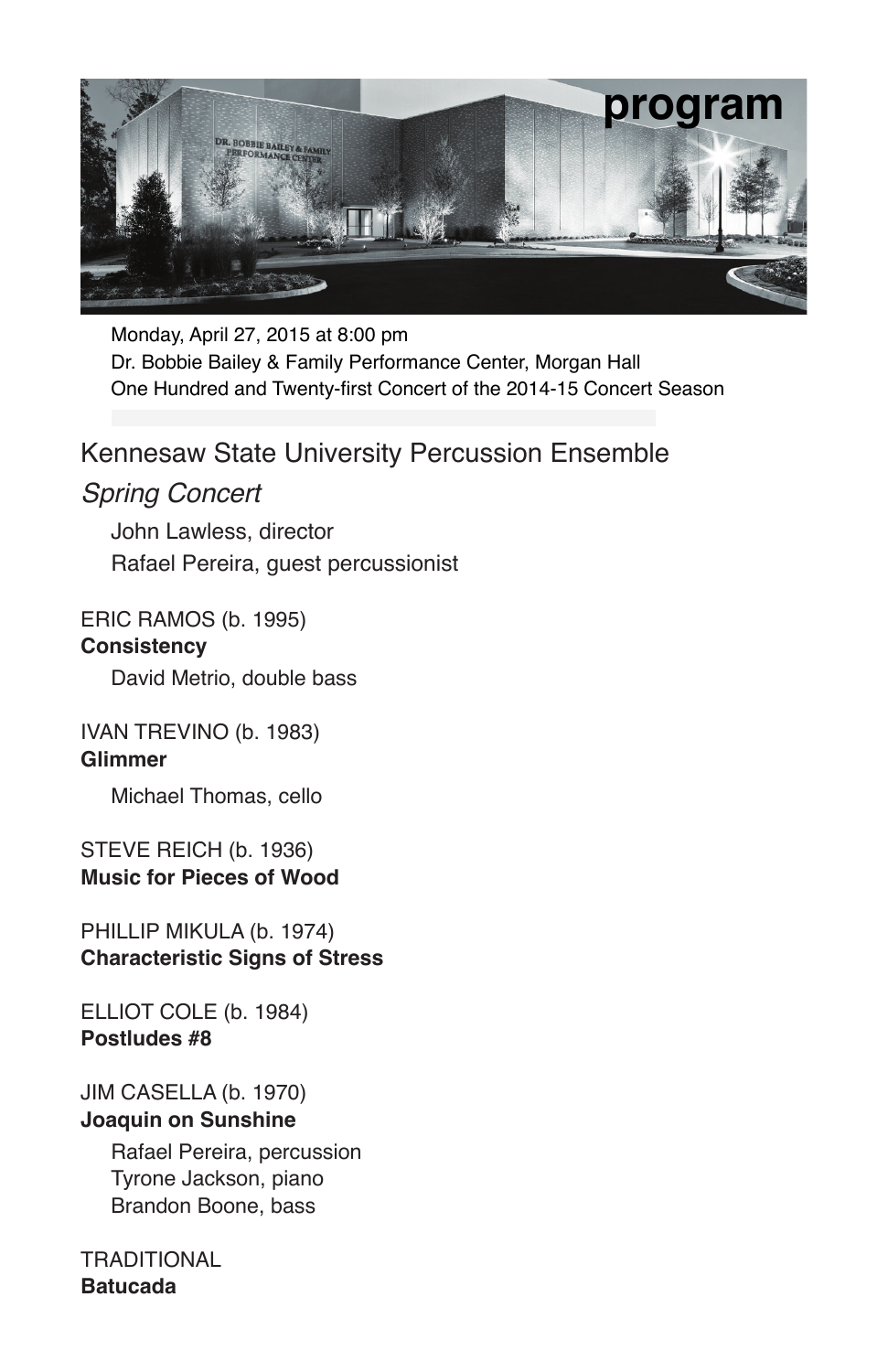# **program notes**

## **Consistency** | Eric Ramos

*Consistency* is a percussion octet with an optional double-bass part that is anything but consistent. This work is based off of a singular melody that is stretched, condensed and modulated throughout. Consistency comes to fruition at two moments; near the middle, and at the end with a culmination of the main melody focused in a more tonal "pop-ish" limelight.

*- Eric Ramos*

### **Glimmer** | Ivan Trevino

*Glimmer* (2012) was commissioned by Kathleen Kemp, a cellist in the Rochester Philharmonic Orchestra and a dear friend of mine. The piece is scored for cello, piano and two percussionists. She asked me to compose a piece to perform with friends and family, including her son Michael Kemp, a professional orchestral percussionist. The piece was premiered in January 2012 in Kilbourn Hall at Eastman School of Music, performed by Kathleen, Michael, along with percussionists Em Feeney and Damon Martinez.

Sometimes, life gets crazy, especially as a full time musician. In between the hustle and bustle of touring, teaching and bigger life events like getting married and buying a home, I needed an outlet to take a breath and relax. Glimmer speaks to the meditative part of life that we sometimes need to visit.

*- Ivan Trevino*

## **Character Signs of Stress** | Phillip Mikula

Composed for PASIC 2004, *Characteristic Signs of Stress* is four minutes of non-stop playing by all players! The motivation behind the piece comes from the sheer stress resulting from the logistics of assembling and preparing for a showcase performance, combined with only five hours of sleep a night, no days off from the rehearsal hall and no strenuous gym workouts! Not only does the piece sound "stressed" but as you watch each performer execute his part you should see signs of stress in their movements, both between and around the instruments. *Characteristic Signs of Stress* is not for the tame at heart! All of us can identify the signs of stress in our own unique way, resulting from our own unique experiences and happenings.

 *- Phillip Mikula*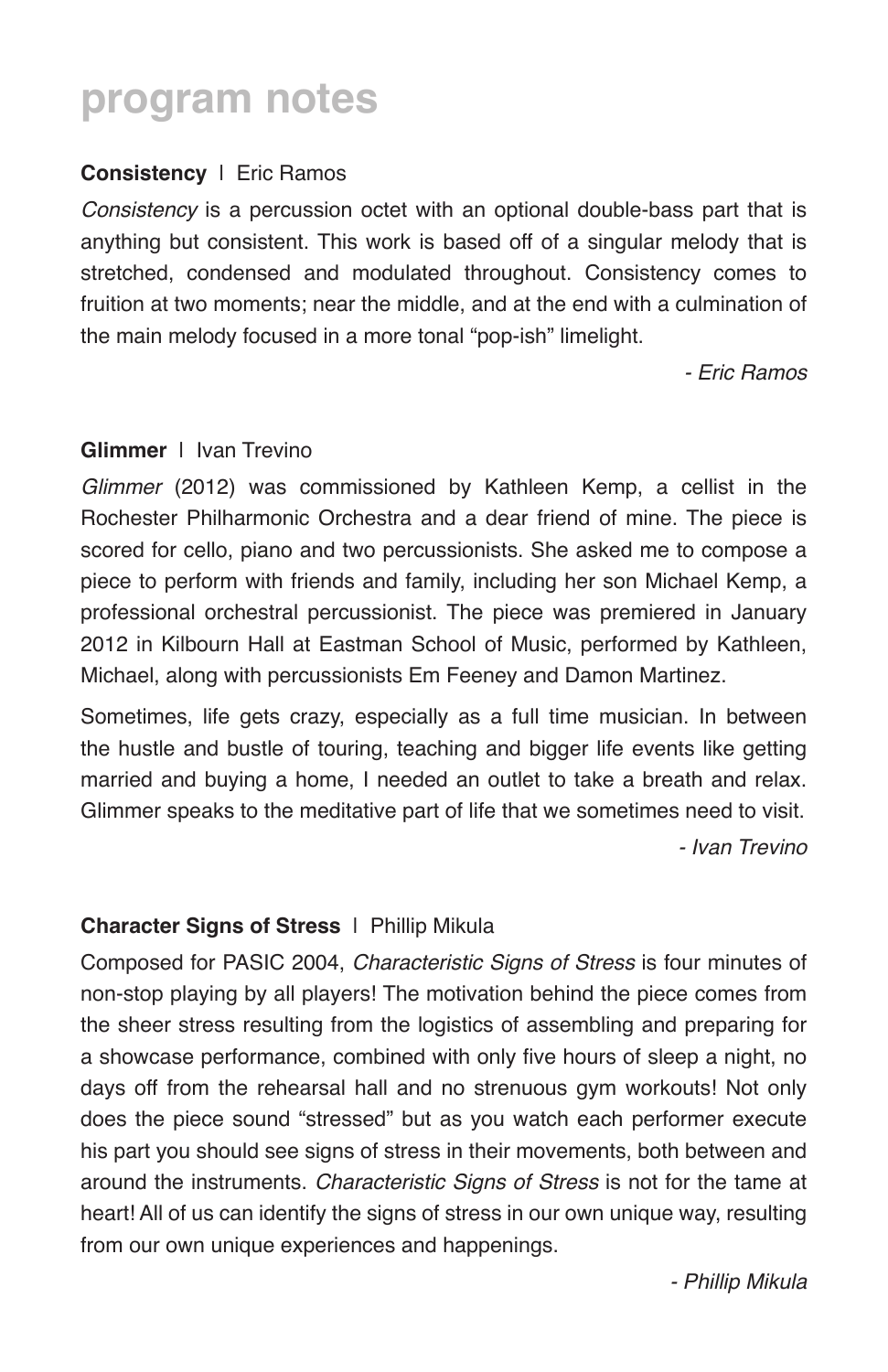## **Postludes** | Elliot Cole

*Postludes* is a book of eight pieces for a familiar instrument played in a new way. Four players with eight double-bass bows play interlocking lines on a single vibraphone. The interplay of bows and hands tapping, muting and touching harmonics, weaves an intimate and intricate counterpoint that is as beautiful to watch as it is to hear: fragile, tender and haunting.

*- Elliot Cole*

## **Joaquin on Sunshine** | Jim Casella

*Joaquin on Sunshine* was originally written in 2008 under the working title *"El Ritmo Adentro."* In the early stages of my writing, the rhythms started developing on Afro-Cuban flavor, and before I knew it, I was writing first songoinspired piece. This wasn't my original intent. I set out to write something where syncopation dictated its energy and the downbeats were rarely the dominant part of the pulse, melody, or phrasings. (*El Ritmo Adentro* translates to "*The Rhythm Inside."*)

As the piece solidified, it took on a festive quality that turned out to be a lot of fun. However, I could never quite come up with a title that reflected this in addition to its Latin flavor. So while the title didn't come around until after the piece was finished (with inspiration from my friends Murray Gusseck and David Reeves), I love that our friend Joaquin has something to smile about. Fans of the band Katrina and the Waves may not appreciate the dangerously corny wordplay, but it makes me happy.

Written for a large ensemble, the piece uses a fairly typical array of percussion instruments as well as a rhythm section including bass guitar, piano, drumset, timbales, bongos, congas and shekere. A recurring motive of 2+3 rumba clave appears regularly, though it isn't meant to be a constant key to the groove. Aside from the inherent challenges imposed by the syncopation, the often dense scoring can be difficult for players to navigate within. This becomes a great way for ensembles to rehearse awareness so that accompaniment doesn't become heavy and for more melodic parts to relate their off-beat phrasing to the groove supplied by the accompaniment. When performed well, the phrasing feels precise and fluid while weaving around the strong beats, with the various instruments finding a comfortable balance with each other.

*- Jim Casella*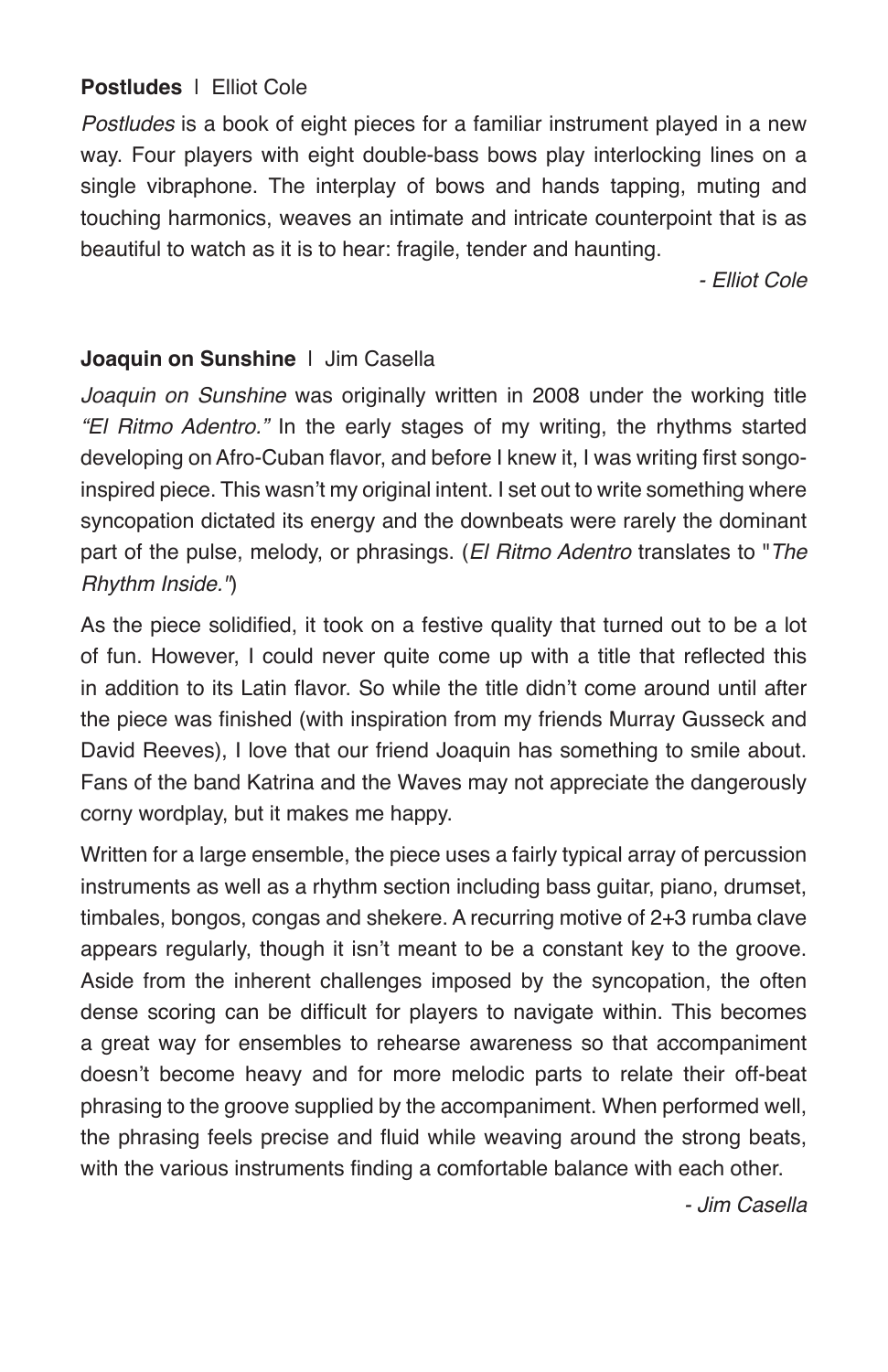# **personnel**

## PERCUSSION ENSEMBLE PLAYERS

| Michael Berry        | Levi Lyman          |
|----------------------|---------------------|
| Josh Bouland         | Michael Ollman      |
| Joe Donohue          | <b>Brooks Payne</b> |
| Mitch Gillis         | Eric Ramos          |
| <b>Sydney Hunter</b> | Selena Sanchez      |
| Mary Madison Jones   | Clay Wilderman      |
| Caty Mae Loomis      |                     |

# **biographies**

## **Rafael Pereira, guest percussionist**

**Rafael Pereira**, better known as Rafa, grew up in Sao Paulo, Brazil. He began studying drums and percussion at the age of 12, after being inspired by the contagious sounds of Brazil's street rhythms, parades, and outdoor began studying drums and percussion at the age of 12, after being I inspired by the contagious sounds of Brazil's street rhythms, parades, and outdoor concerts. Growing up he had many opportunities to study and share the stage with a host of master percussionists and drummers such as: Airto Moreira, Nana Vasconcelos, Guello, Marcos Susano, Alex Acuna, Luis Conte, Little John, Sonny Emory and many others.

With a heavy recording schedule, Rafa has been involved in over 70 albums in the past eight years with artists such as Janelle Monae, Zee Avi, India Arie, Shawn Mullins, Toku(Sony), Sonny Emory, Khari Simmons, Julie Dexter, Cloudeater, Jacques Morelembaum and many more. Rafa also has a growing portfolio as a record producer and engineer, including two albums for Sasha Lisnichuk, Rua 6, The New Aiye Project, Latin pop artist Willie Ziavino, and Samba songwriter Guilherme Lacerda.

Rafael's performing resume includes the *Grammys, SNL, David Letterman,*  and *Arsenio Hall* with such artists as Janelle Monae, Prince, India Arie, Bruno Mars, B.O.B., Incognito, Donnie, Julie Dexter, Zee Avi, Russel Gunn and many more.

Rafael endorses Pearl Percussion, Cooperman Frame Drums and Sticks and Sabian Cymbals.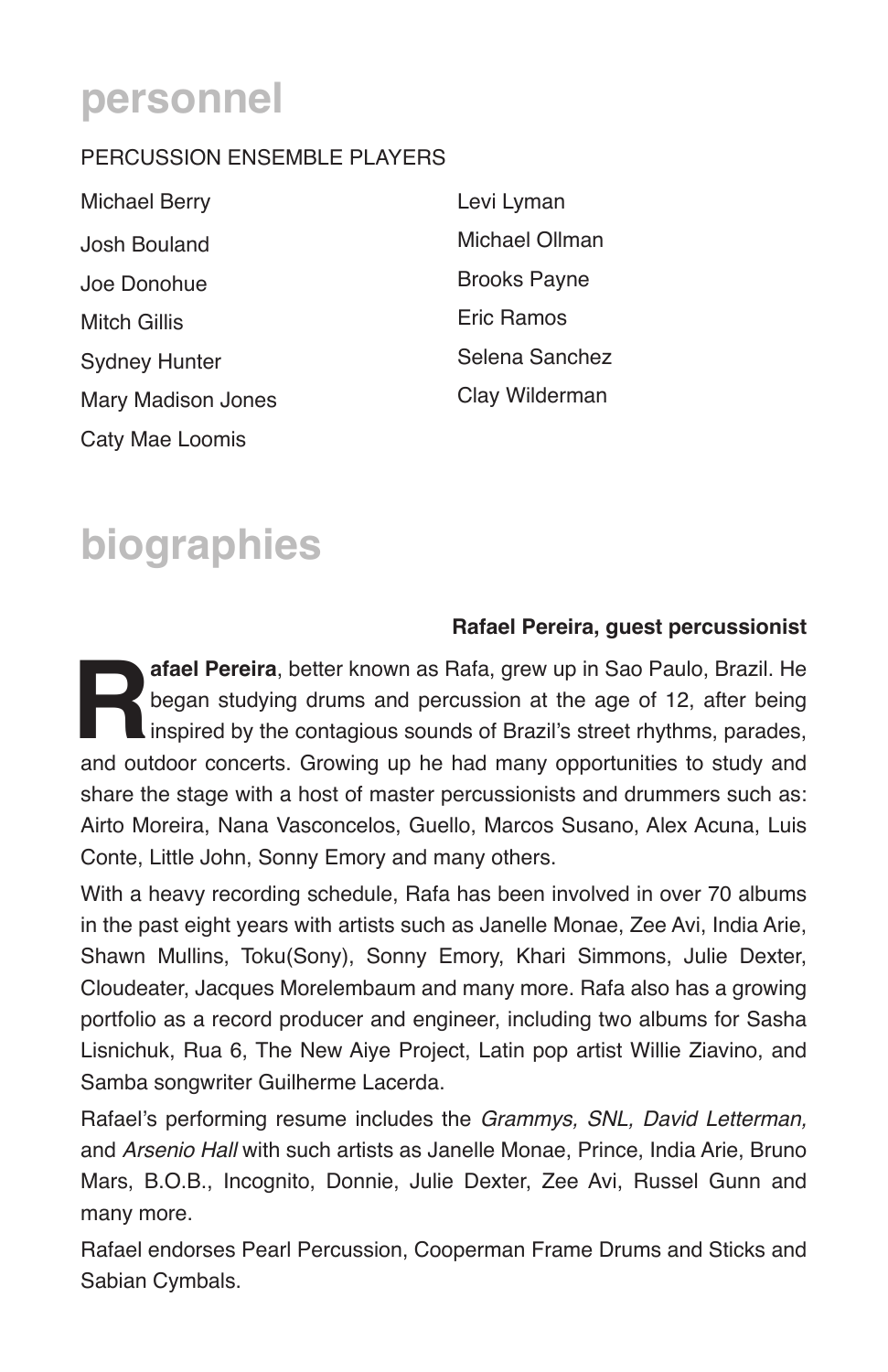## **Senior Lecturer of Percussion Studies**

**John Lawiess, Senior Lecturer, joined the music faculty of Kennesaw<br>
State University in 1998 and became the Director of Percussion Studies<br>
in 2004. Principal Timpanist of the Atlanta Opera orchestra since 1979,<br>
John he ohn Lawless,** Senior Lecturer, joined the music faculty of Kennesaw State University in 1998 and became the Director of Percussion Studies in 2004. Principal Timpanist of the Atlanta Opera orchestra since 1979,

Since 1978, Mr. Lawless has performed, toured and recorded with the Atlanta Symphony Orchestra while maintaining a thriving freelance career as a studio and pit percussionist.

A founding member of the Atlanta Percussion Trio, Mr. Lawless performs hundreds of school concerts a year for thousands of children throughout the Southeastern United States. Along with Scott Douglas and Karen Hunt, the trio has been a performing group for 32 years, bringing educational programs to children of all ages.

As a soloist, Mr. Lawless played several concertos with the Chattanooga



Symphony, including: *The Olympian for 8 Timpani and Orchestra* as well as *The Messenger for Multiple Percussion and Orchestra,* both written by James Oliverio. In 2009, Mr. Lawless performed Joseph Schwantner's *Concerto for Percussion* with the Cobb Symphony Orchestra. In 2014, he performed the Southeastern premier of Christopher Theofinidis' *Marimba Concerto* with the KSU Wind Ensemble for the Festival of New Music.

A graduate of Georgia State University, Mr. Lawless' teachers include Tom Float, Jack Bell, Cloyd Duff, Paul Yancich, Bill Wilder and Mark Yancich. Previous faculty appointments include those at Georgia State University, Clark Atlanta University and West Georgia State University.

## SPECIAL THANKS

*I* would like to personally thank Clay Wilderman for helping us gather many of the instruments used for tonight's performance.

*- John Lawless*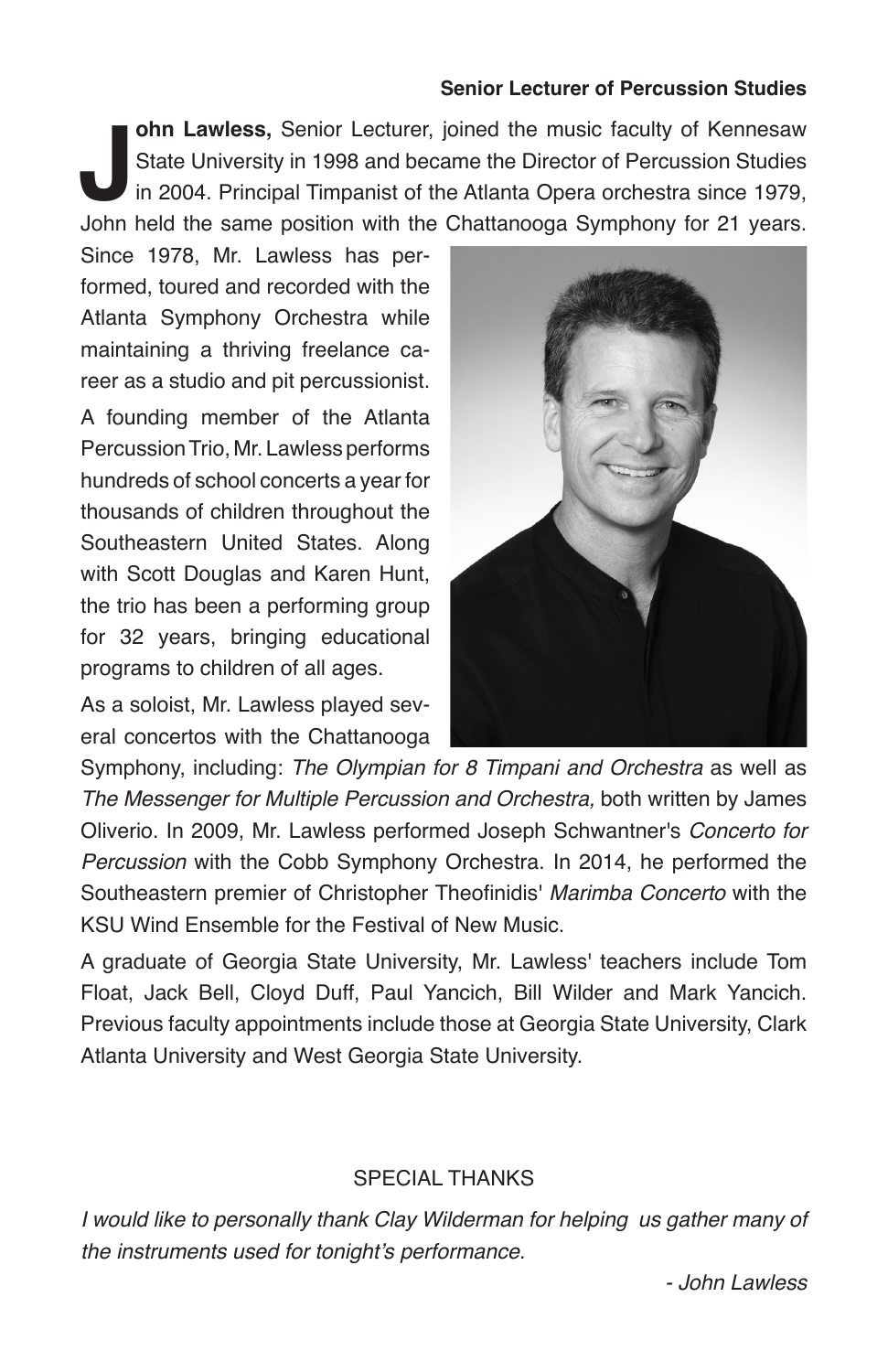## **School of Music Faculty and Staff**

#### **Music Education**

Judith Beale Janet Boner Kathleen Creasy John Culvahouse Charles Jackson Charles Laux Alison Mann Angela McKee Richard McKee Harry Price Terri Talley Amber Weldon-Stephens

#### **Music History & Appreciation**

Drew Dolan Edward Eanes Kayleen Justus Dane Philipsen

#### **Music Theory, Composition & Technology**

Judith Cole Kelly Francis Jennifer Mitchell Laurence Sherr Benjamin Wadsworth Jeff Yunek

#### **Woodwinds**

Robert Cronin, Flute Todd Skitch, Flute Christina Smith, Flute Elizabeth Koch Tiscione, Oboe John Warren, Clarinet, Chamber Music Laura Najarian, Bassoon Sam Skelton, Saxophone

#### **Brass and Percussion**

Doug Lindsey, Trumpet, Chamber Music Mike Tiscione, Trumpet Jason Eklund, Horn Thomas Witte, Horn Tom Gibson, Trombone Brian Hecht, Bass Trombone Bernard Flythe, Tuba/Euphonium John Lawless, Percussion

#### **Strings**

Helen Kim, Violin Kenn Wagner, Violin Catherine Lynn, Viola Allyson Fleck, Viola, Chamber Music Charae Krueger, Cello James Barket, Double Bass Joseph McFadden, Double Bass Elisabeth Remy Johnson, Harp Mary Akerman, Classical Guitar

#### **Voice**

Jessica Jones Eileen Moremen Oral Moses Leah Partridge Valerie Walters Jana Young

#### **Piano**

Judith Cole, Collaborative Piano & Musical **Theatre** Julie Coucheron Robert Henry John Marsh, Class Piano David Watkins Soohyun Yun

#### **Jazz**

Justin Chesarek, Jazz Percussion Wes Funderburk, Jazz Trombone, Jazz Ensembles Tyrone Jackson, Jazz Piano Marc Miller, Jazz Bass Sam Skelton, Jazz Ensembles Lester Walker, Jazz Trumpet Trey Wright, Jazz Guitar, Jazz Combos

#### **Ensembles & Conductors**

Leslie J. Blackwell, Choral Activities Alison Mann, Choral Activities Oral Moses, Gospel Choir Eileen Moremen, Opera Michael Alexander, Orchestras Charles Laux, Orchestras Debra Traficante, Concert Band David T. Kehler, Wind Ensemble

#### **School of Music Staff**

Julia Becker, Administrative Specialist III David Daly, Director of Programming and **Facilities** Susan M. Grant Robinson, Associate Director for Administration Joseph Greenway, Technical Director Dan Hesketh, Digital Media Specialist June Mauser, Administrative Associate II Andrew Solomonson, Facility Operations Manager

#### **Ensembles in Residence**

Atlanta Percussion Trio Faculty Jazz Parliament Georgia Youth Symphony Orchestra and Chorus KSU Faculty Chamber Players KSU Faculty String Trio KSU Community and Alumni Choir